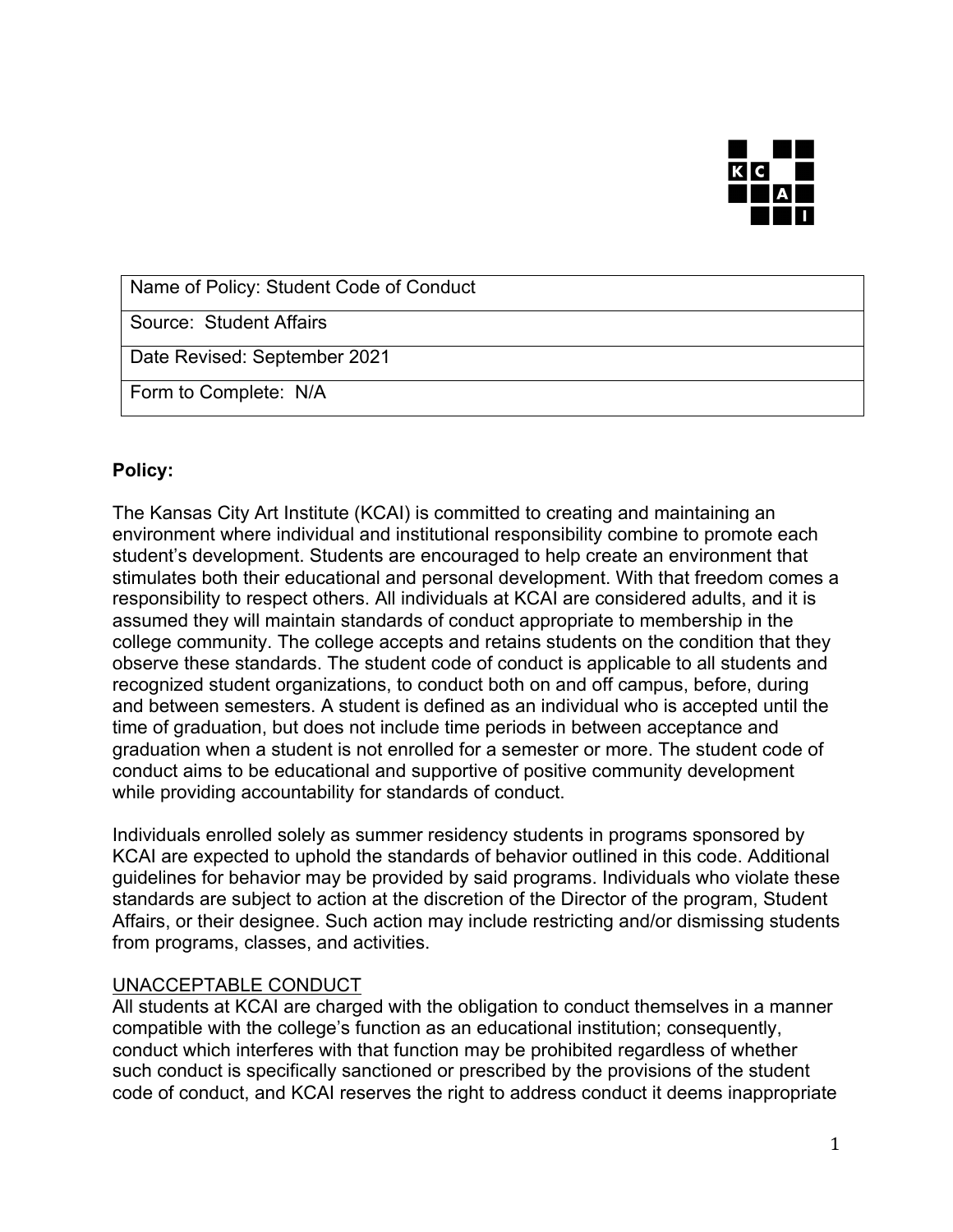even though it may not be specified below. The following list of behaviors is intended to represent the types of acts that constitute violations of the student code of conduct. Although the list is extensive, it is not all-inclusive.

1. Causing physical harm to one's self, or another person, on or off college premises, at college-sponsored activities, or causing reasonable belief of such harm.

2. Verbally threatening, abusive, and/or bullying related behavior directed at other students, and/or any members of the KCAI community that poses an immediate danger, or perception thereof, to life, health, welfare, safety, or property. These behaviors are further defined as those that would: cause physical or emotional harm to a person or their property, create fear for harm to oneself or property, and/or create a hostile environment on campus that infringes on rights and disrupts the educational environment.

3. Disruptive behavior, or disorderly conduct that prevents the orderly conduct of education, business, living in the Barbara Marshall Residence Hall, dining areas, areas of student activity, administration areas, or classrooms. Examples include, but are not limited to; inappropriate/offensive language, public intoxication, being under the influence of alcohol or drugs, involvement in lewd, indecent, or obscene behavior on college premises, or at college-sponsored activities, a consistent pattern of disruptive behavior(s) that requires excessive faculty/staff intervention, etc.

4. Academic misconduct, such as cheating and plagiarism, furnishing false information; forgery, alterations, or unauthorized use of college documents, records, identification, or property. Violations of this nature will be addressed through the Academic Honesty Policy and Procedures.

5. Possession, use, or storage of weapons, firearms (including toy or artificial firearms), fireworks, paint-guns, pellet guns, knives, swords, incendiary devices, martial arts equipment, or other dangerous weapons, and/or explosives on college property, or at college sponsored activities without KCAI authorization.

6. Failure to comply with the directives given by college officials who are acting in the performance of their duties, including but not limited to: Resident Assistants, Assistant Director for Housing and Student Activities, Assistant Dean of Students, Vice President and Dean of Student, Instructors, Security Staff, etc.

7. Stealing, misusing, or damaging property of the college, or others, and/or theft of services belonging to the college or others. Possession of stolen property on college premises, at college-sponsored activities, or off campus.

8. Initiating, or causing to be initiated, fire, any false report of fire, warning or threat of fire, explosion, or other emergency on college premises, or at college-sponsored activities. Any students wishing to use fire for academic or artistic purposes must get permission from faculty, Plant Services and Security before fire is used.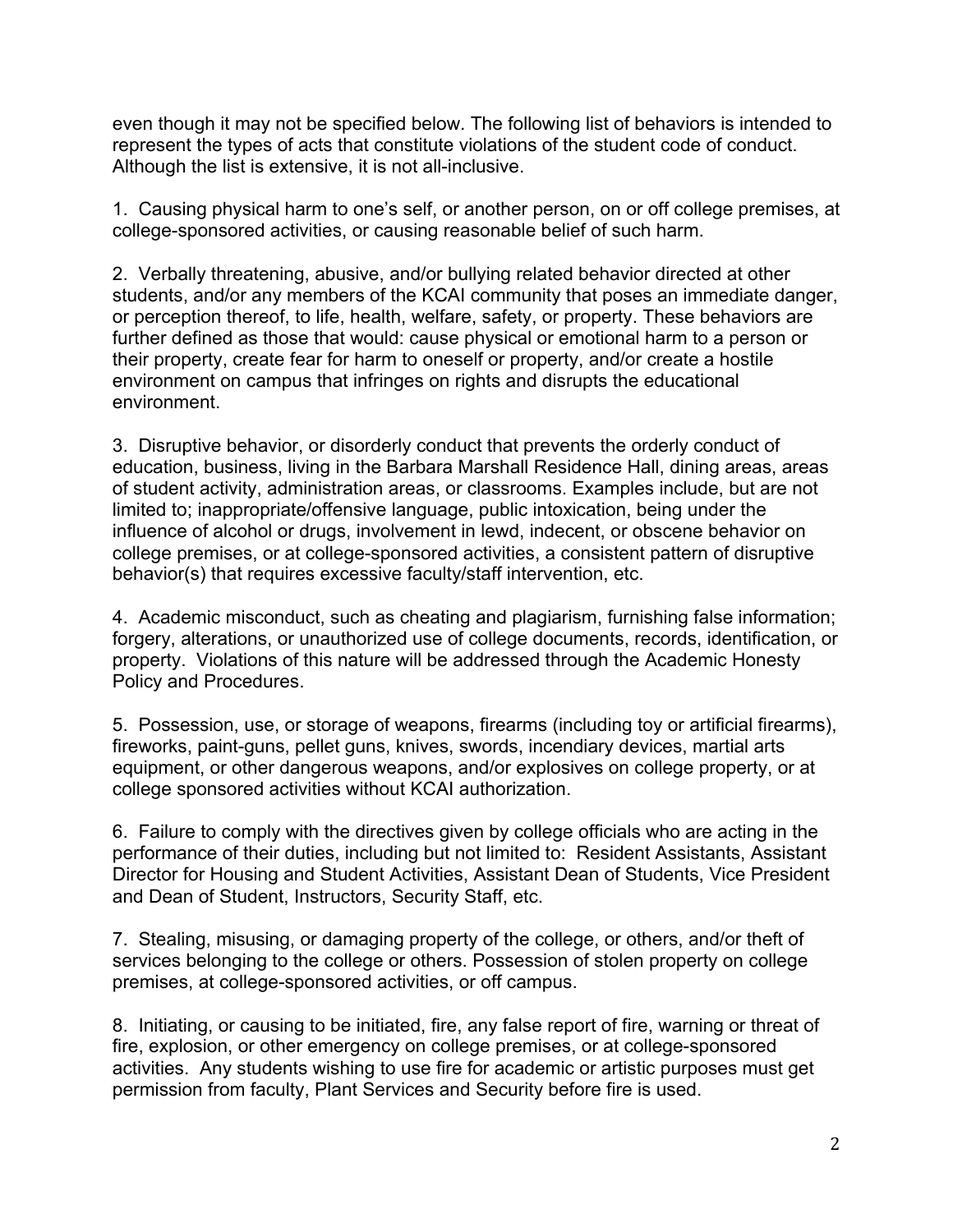9. Interfering with normal college or college-sponsored activities, including but not limited to studying, teaching, college administration, security, fire, police, or emergency services.

10. Violating the terms of any disciplinary sanction imposed in accordance with this code.

11. Littering or dumping trash on college grounds or common areas.

12. Unauthorized presence in, entry into, or use of college facilities, or premises.

13. Unauthorized duplication or use of any keys or other access related materials to KCAI buildings or facilities.

14. Actions that are not committed on college property, but impact the security, or reputation of the college community, or the integrity of the educational process of KCAI.

15. Smoking in prohibited areas, and or use of smoking related items and devices including, but not limited to; vaping devices, bongs, e-cigarettes, cigars, pipes, hookahs, etc.

16. The use or possession of medical marijuana is prohibited on college property. Any students with prescriptions for medical marijuana are expected to consult with the Assistant Dean of Students and the Assistant Director of Student Support prior to any possession or potential use of medical marijuana on/near KCAI's campus.

17. The use of skateboards, scooters, hoverboards, or other similar items inside buildings on college property is prohibited.

18. Bringing animals into campus buildings (other than authorized and approved service and emotional support animals) is prohibited. Animals on campus must be leashed, accompanied, and managed so as not to offend, or endanger individuals (i.e. no excessive barking or tying up of animals). Owners are responsible for cleanup, any damage, and other actions of their animals.

19. Driving a vehicle in any area, other than paved campus roadways, without prior permission.

20. Parking in unauthorized, reserved spaces, or fire lanes. Parking on-campus without a valid parking sticker.

21. Bringing non-student guests, including, but not limited to: parents, significant others, siblings, children, etc., into studios, classrooms, or labs (except for end of semester shows), without prior approval from the Instructor, Department Chair, Vice President for Academic Affairs, and/or Executive Vice President for Academic Affairs.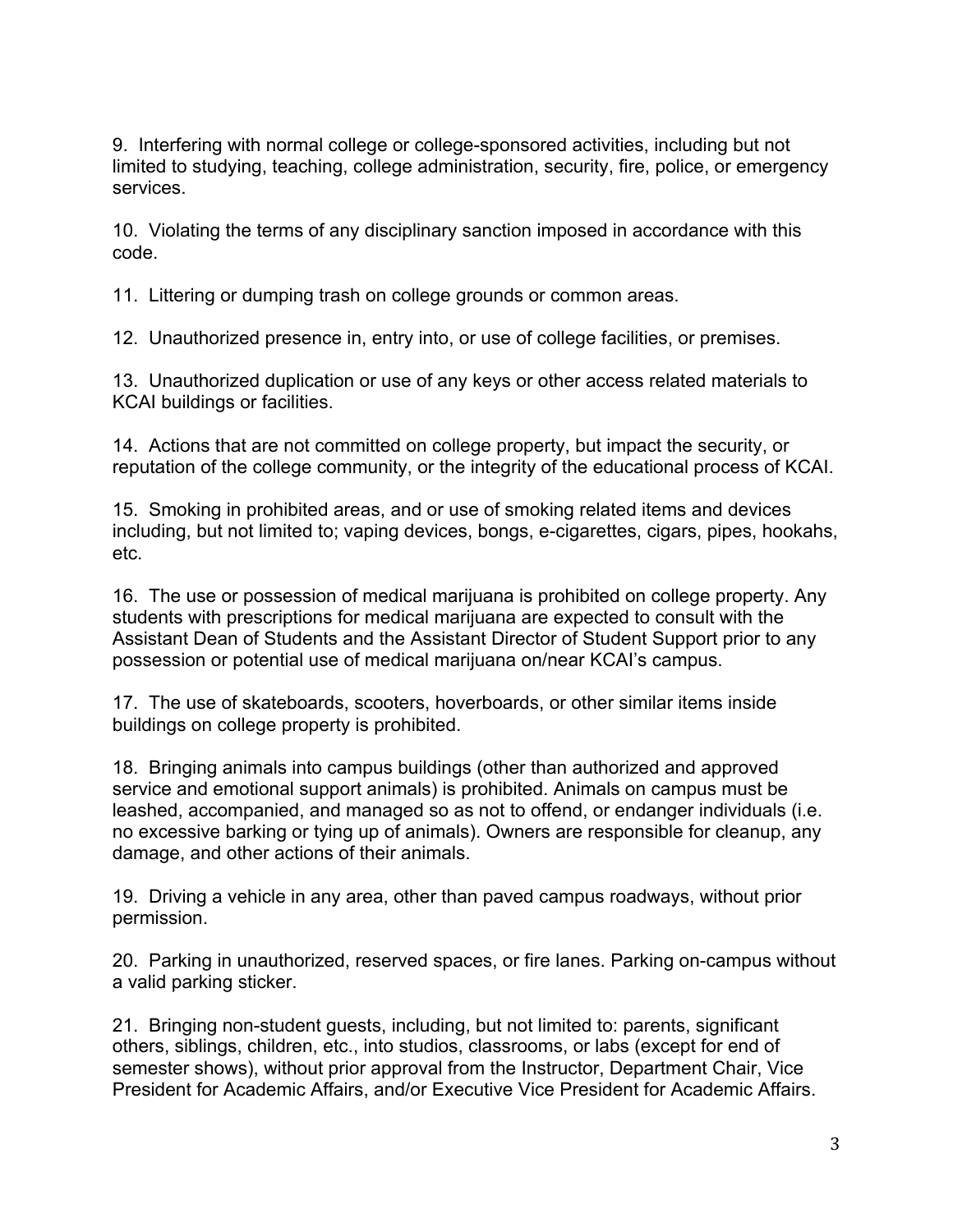22. The recording of conversations, meetings, and/or lectures with audio, videorecording, or photographic devices including, but not limited to, cellular telephones, tablets and other electronic devices, is prohibited unless all parties are informed in advance, are agreeable to the recording taking place, or the recording is otherwise permitted by a specific policy, or procedure, such as when recording in class is allowable as a reasonable accommodation.

23. Inappropriate use of electronic media (voice mail, email, social media, etc.) to send inappropriate, threatening, annoying, and/or obscene messages, or communications. KCAI reserves the right to remove inappropriate, and/or injurious content from the KCAI social media pages, and/or address posts students make on their personal pages/accounts.

24. Misrepresentation of oneself, or of an organization, to be an agent of the college.

25. Failure to maintain reasonable control of areas for which a student is responsible, including assigned Barbara Marshall Residence Hall rooms, studio spaces, or other similar locations.

26. Attempting to commit, and/or complicity in, any action prohibited by the student code of conduct.

27. KCAI studios and facilities should be prioritized for use on academic projects for KCAI coursework. Use of space, equipment, and depletable resources for nonacademic projects for personal or monetary gain must be approved by faculty in advance.

28. Posting advertisements, flyers, posters, etc., in unauthorized areas, including doors and windows, is prohibited on campus. Students must follow the Posting on Campus Policy/Procedure.

29. Sexual misconduct and/or sexual harassment that falls outside the jurisdiction of KCAI's Title IX policy

30. Violation of other published college regulations, policies, or federal, state, and local laws. Such regulations and policies may include hazing, campus academic departmental safety manuals and policies, discrimination and harassment (related to protected class) policy, computer/technology use policy, alcohol, controlled substance and drugs policy, Residence Hall Guide, as well as other college regulations and policies.

# STUDIO USE

Students are provided the opportunity to work in an assigned studio space in their major department. Some of those spaces are individual work spaces, and some are group work spaces. Students are encouraged to use their assigned studio space to advance their creative process. Students may also make work to be shown in spaces outside of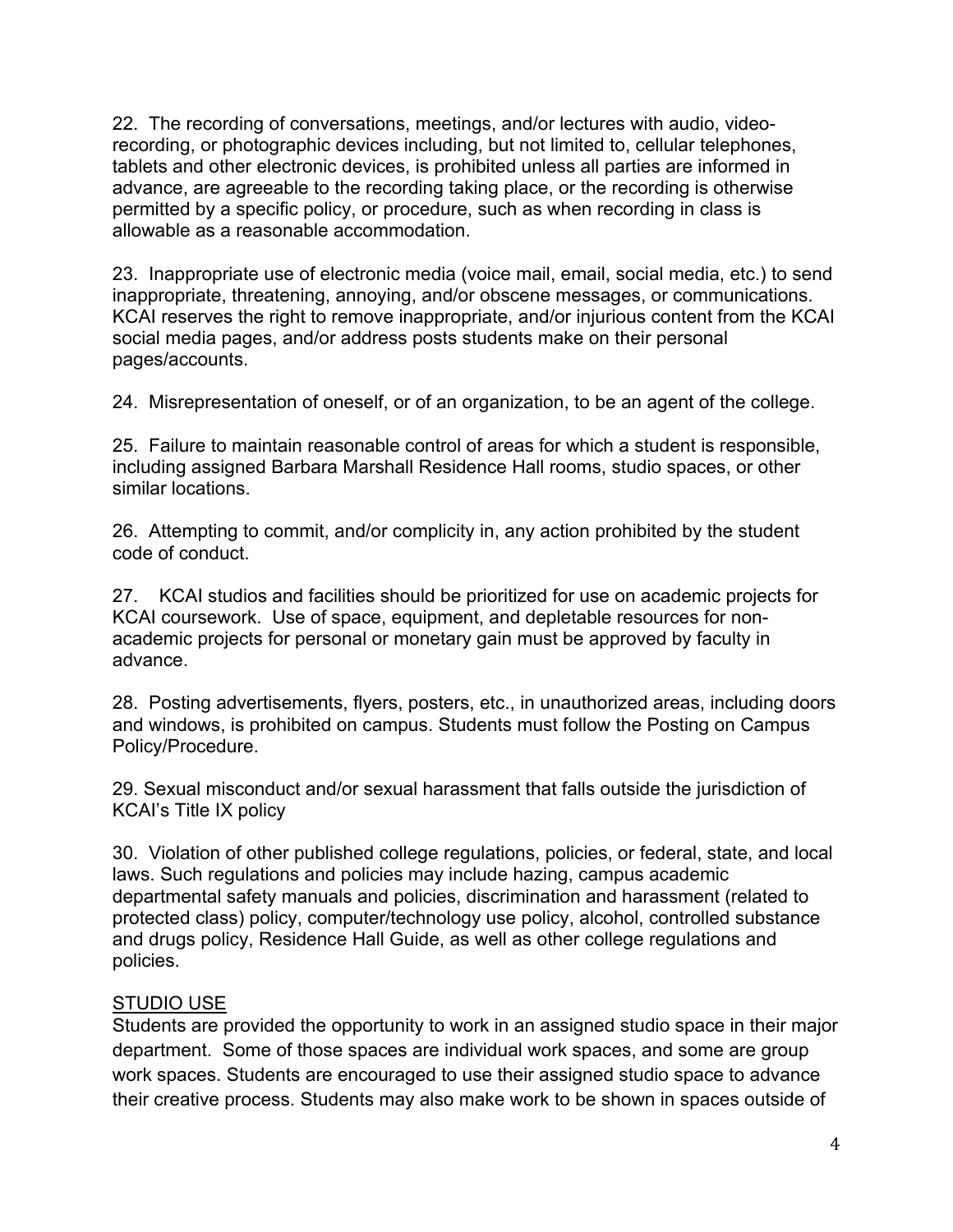the assigned studio spaces or create pieces outside of their assigned studio space, but are required to secure necessary approval through the on-campus installation process and form. Students who wish to make or install work within their home department, but outside of their assigned studio space, must complete the departmental approval process, which includes their instructor and department chair's signature on the oncampus installation form. Students who wish to make or install work outside of their home department must complete the on-campus installation form, which includes approval from their instructor, department chair, director of plant services, and academic affairs. If the necessary approvals are not obtained, students will be asked to stop making work in that space or remove their installation. Spaces outside of the department may include spaces within the same building but designated for a different major, other buildings on campus, and outdoor spaces like Rowland Commons and the campus green.

The freedom to express ideas through creative work and to debate and discuss ideas does not mean that individuals may say or do whatever they wish, wherever they wish, or however they wish. In narrowly-defined circumstances, KCAI may restrict expression, as for example, that violates the law, that falsely defames a specific individual, that constitutes a genuine threat or harassment, that unjustifiably invades privacy or confidentiality interests, or that interferes with the educational process central to the mission of KCAI. Students who wish to assemble or demonstrate are expected to follow the procedures articulated in the KCAI Assembly and Demonstration Policy. Likewise, students who wish to post on campus are expected to follow the KCAI Posting on Campus Policy.

Students violating the studio use policy will be required to participate in a conference with their instructor and department chair and may be referred to Student Affairs for additional consultation and/or action as related to the student code of conduct.

## RISK ASSESSMENT

Several of the behaviors identified as Unacceptable Conduct raise issues that could impact the life, health, welfare, safety, or property of the KCAI community and its members. When warranted, evaluations, team assessments, emergency removals, or involuntary or voluntary withdrawals may be used at the discretion of KCAI staff.

When behavior indicates there is a significant life, health, welfare, safety, or property concern, KCAI will employ a team approach to determine the nature of the risk and any measures that can be taken to manage the risk. KCAI will make these determinations as the result of an individualized assessment. KCAI will first seek voluntary cooperation of an affected student, but, if necessary, will take involuntary action.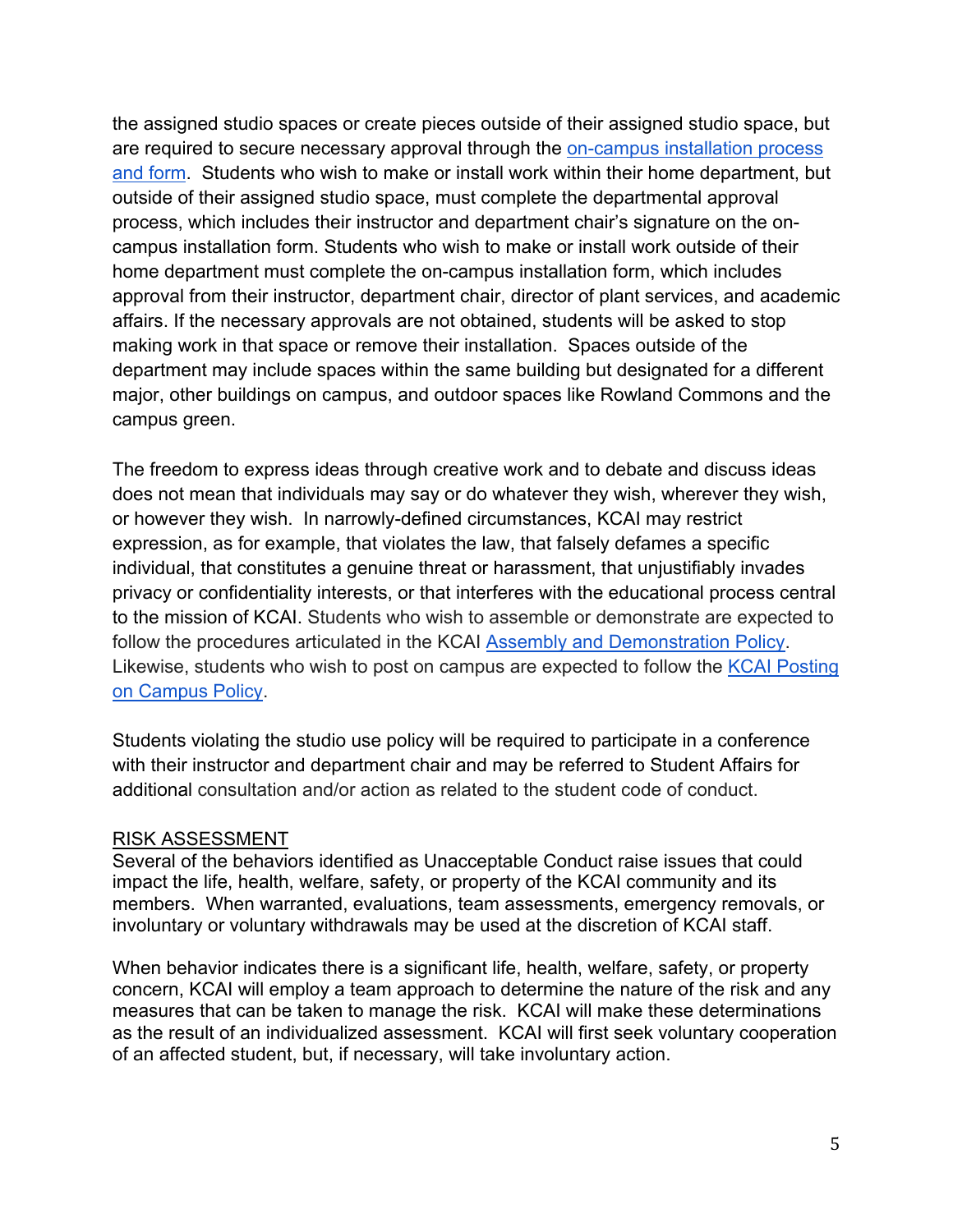KCAI may conduct a risk assessment when one of the following items of Unacceptable Conduct is implicated:

1. Causing physical harm to one's self, or another person, on or off college premises, at college-sponsored activities, or causing reasonable belief of such harm.

2. Verbally threatening, abusive, and/or bullying related behavior directed at other students, and/or any members of the KCAI community that poses an immediate danger, or perception thereof, to life, health, welfare, safety, or property. These behaviors are further defined as those that would: cause physical or emotional harm to a person or their property, create fear for harm to oneself or property, and/or create a hostile environment on campus that infringes on rights and disrupts the educational environment.

3. Disruptive behavior, or disorderly conduct that prevents the orderly conduct of education, business, living in the Living Center, dining areas, areas of student activity, administration areas, or classrooms. Examples include, but are not limited to; inappropriate/offensive language, public intoxication, being under the influence of alcohol or drugs, involvement in lewd, indecent, or obscene behavior on college premises, or at college-sponsored activities, a consistent pattern of disruptive behavior(s) that requires excessive faculty/staff intervention, etc.

The purpose of the assessment is to inform decisions about the student's future participation in KCAI's programs and to assess the level of risk the student poses to the life, health, welfare, safety, or property of the KCAI community. KCAI will make an individualized assessment, based on reasonable judgment that relies on current medical knowledge, or on the best available objective evidence, to ascertain: the nature, duration, and severity of the risk; the probability that potential injury will actually occur; and whether reasonable modifications of policies, practices or procedures or, where applicable, the provision of auxiliary aids and services, will mitigate the risk.

# Medical/Mental Health Assessment

When a student is referred to the Vice President and Dean of Students and/or the Assistant Dean of Students for behavior listed in items 1-3, above, the student is required to meet with the Vice President/Dean and/or Assistant Dean, and possibly the KCAI Staff Psychologist. If, following the meeting, the student agrees to have an evaluation, the Vice President/Dean and/or Assistant Dean will refer the student to a qualified professional. KCAI will incur the cost of the evaluation. If the student does not agree to a voluntary evaluation, KCAI may refer the student for an involuntary evaluation.

The Vice President/Dean and/or Assistant Dean will convene an Early Intervention Team (EIT) and the qualified professional will share the outcome of the evaluation with the Dean/Assistant Dean and the EIT team. The EIT team will meet with the student and the student will have the opportunity to provide documents or other information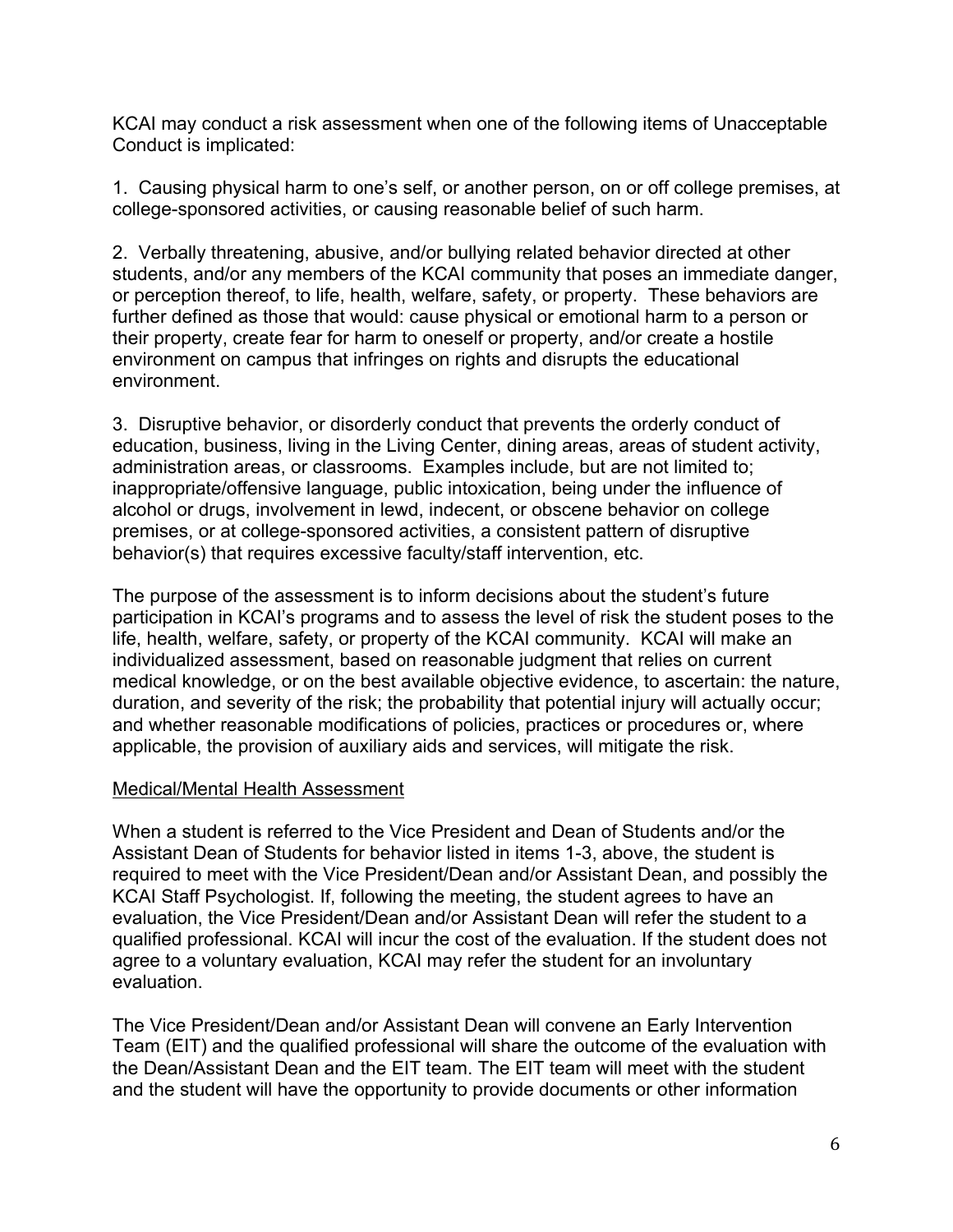related to the team's assessment. If the student does not provide information, or submit to a voluntary evaluation, KCAI will proceed with the documents, or information, KCAI has available, which may include the results of any involuntary evaluation. The team will consider what life, health, welfare, safety, or property concerns the student's behavior raises, and whether the risks associated with those concerns can be managed by modifications, support measures, or accommodations. The team may consider the imposition of a behavioral contract, if appropriate, that may include, among other things, consultations with healthcare professionals or restrictions on participation in KCAI operations. If the team determines the student poses a risk to the life, health, welfare, safety, or property of any member of the Kansas City Art Institute community, and that the risk cannot be mitigated by modifications, support measures, or accommodations, the student may be required to take a medical leave or voluntary or involuntary withdrawal.

A student may use the appeal procedures below to appeal a decision made by the EIT.

## Return Requirements

Following a determination that an individual poses a risk to the life, health, welfare, safety, or property of any member of the KCAI community necessitating a medical leave or voluntary or involuntary withdrawal, KCAI may require as a condition of the student's return that the student provide documentation that the student has taken steps to mitigate the previous behavior. KCAI may request records from the student and request permission to speak to a treating professional. The records and information that will be requested and required are determined on a case by case basis depending on what information is necessary to determine whether the student is able to return and fulfill the fundamental requirements of academic and campus life.

# KCAI CODE OF CONDUCT PROCEDURES

Student code of conduct proceedings do not follow formal criminal or civil court procedures, or formal standards of evidence, although evidentiary support may be needed. Student code of conduct proceedings are facilitated by the Assistant Dean of Students and/or the Vice President and Dean of Students.

In cases of alleged quid pro quo sexual harassment, hostile environment sexual harassment, sexual assault, domestic violence, dating violence, or stalking the process and guidelines for resolution will follow the KCAI Sexual Harassment Policy. This policy can be found online at https://mykcai.kcai.edu/ICS/Campus\_Policies/. Allegations that do not fall within the scope of the KCAI Sexual Harassment Policy may be addressed through the Student Code of Conduct Policy and Procedures.

# Reporting Conduct Violations

Unacceptable conduct by a student may be reported to Residence Hall Staff, Security, Assistant Dean and/or Vice President/Dean, Instructors, or any other member of the college community, including another student. In order for formal follow up to occur, a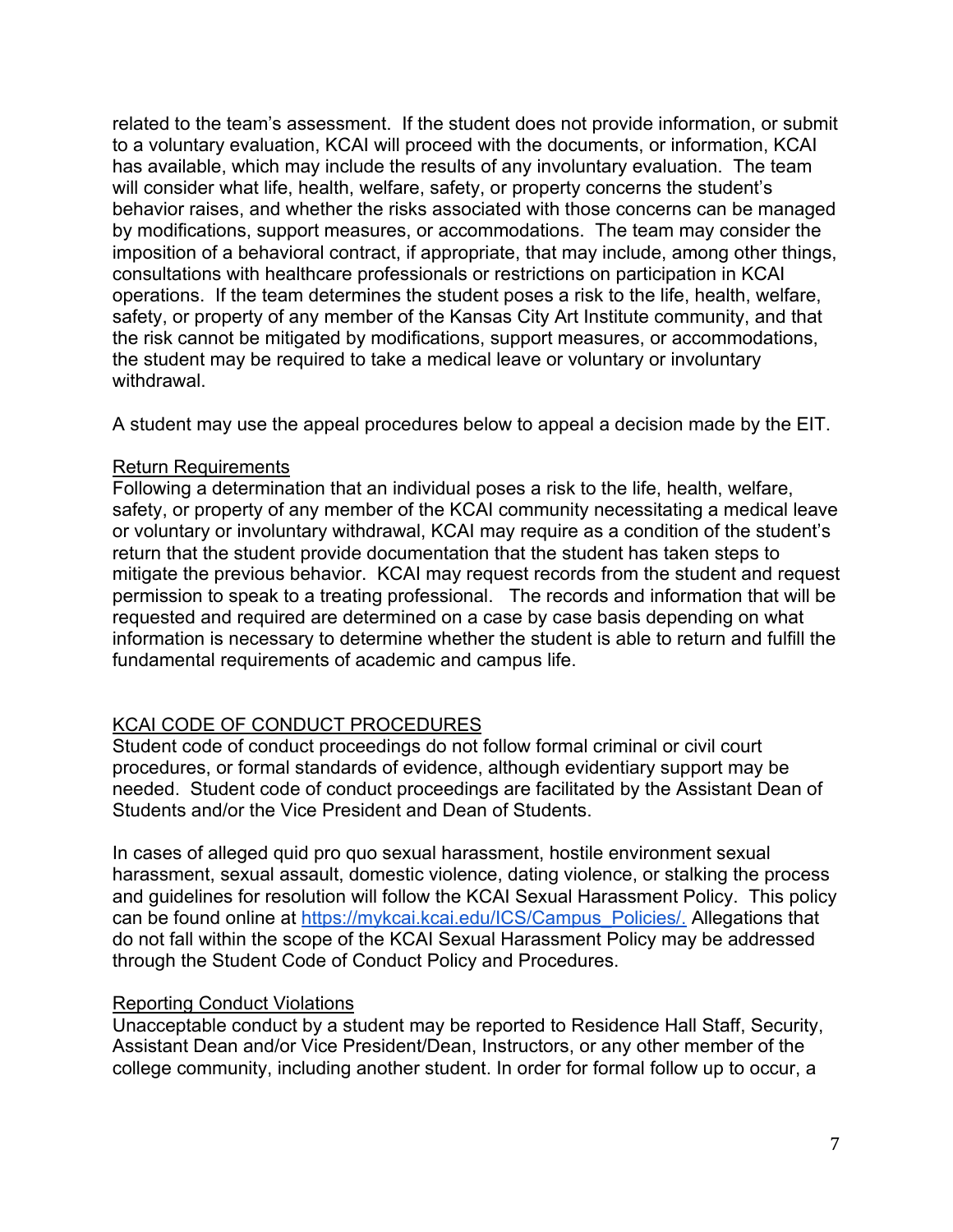formal report must be made. All reports are then directed to appropriate college officials for analysis and follow up.

Reports of alleged violations are submitted in writing to the Assistant Dean and/or the Vice President/Dean. While any college official can take a report, it is expected that all college officials direct all reports to the Assistant Dean, Dean, and/or Security staff. Reports are accepted at any time, and KCAI will investigate any and all reports that are submitted. This being said, the passage of time from the time an incident occurred to the time it is reported may impact the ability of KCAI Staff to effectively investigate and address the situation. After review of each report, the Assistant Dean and/or the Vice President/Dean will consider all factors, determine how to proceed, and communicate the plan to the person(s) who made the report. KCAI also reserves the right to review the conduct of a graduate.

## Review of Reports

The Assistant Dean and/or the Vice President/Dean will review all incident reports. Students have the right to review reports during the conduct process, but will not receive copies of the reports as they are internal documents. Examples of times when a student would be able to review a report would be during an Incident Review Conference, hearing, or at a special meeting arranged with the Assistant Dean and/or Vice President/Dean.

Upon receipt of a report which alleges there may be a violation of the student code of conduct, KCAI will proceed accordingly based on the information and evidence available. If there is evidence to support the allegation, appropriate notice will be sent, and an Incident Review Conference scheduled. If the allegation is deemed to not be a violation, or there is not sufficient evidence to support it, the case will be dismissed and the report kept on file.

The Assistant Dean and/or Vice President/Dean may appoint an investigator prior to or after the Incident Review Conference.

# **Notice**

Students alleged to have violated the student code of conduct will receive notice of said allegation through a letter that will be sent to their KCAI email, or delivered by hand. Notice will include the date, time, location, and type of the alleged violation, as well as the time, date, and location of the Incident Review Conference. Notice may also include any interim measures imposed on the parties involved.

## Interim Measures

Interim measures may be used during the investigation, and/or conduct proceeding, to ensure the safety and comfort of parties involved. Examples of interim measures may include reassignment of roommates/rooms, temporary suspension, changing of class schedules or sections, and academic accommodations, etc.

# Rescheduling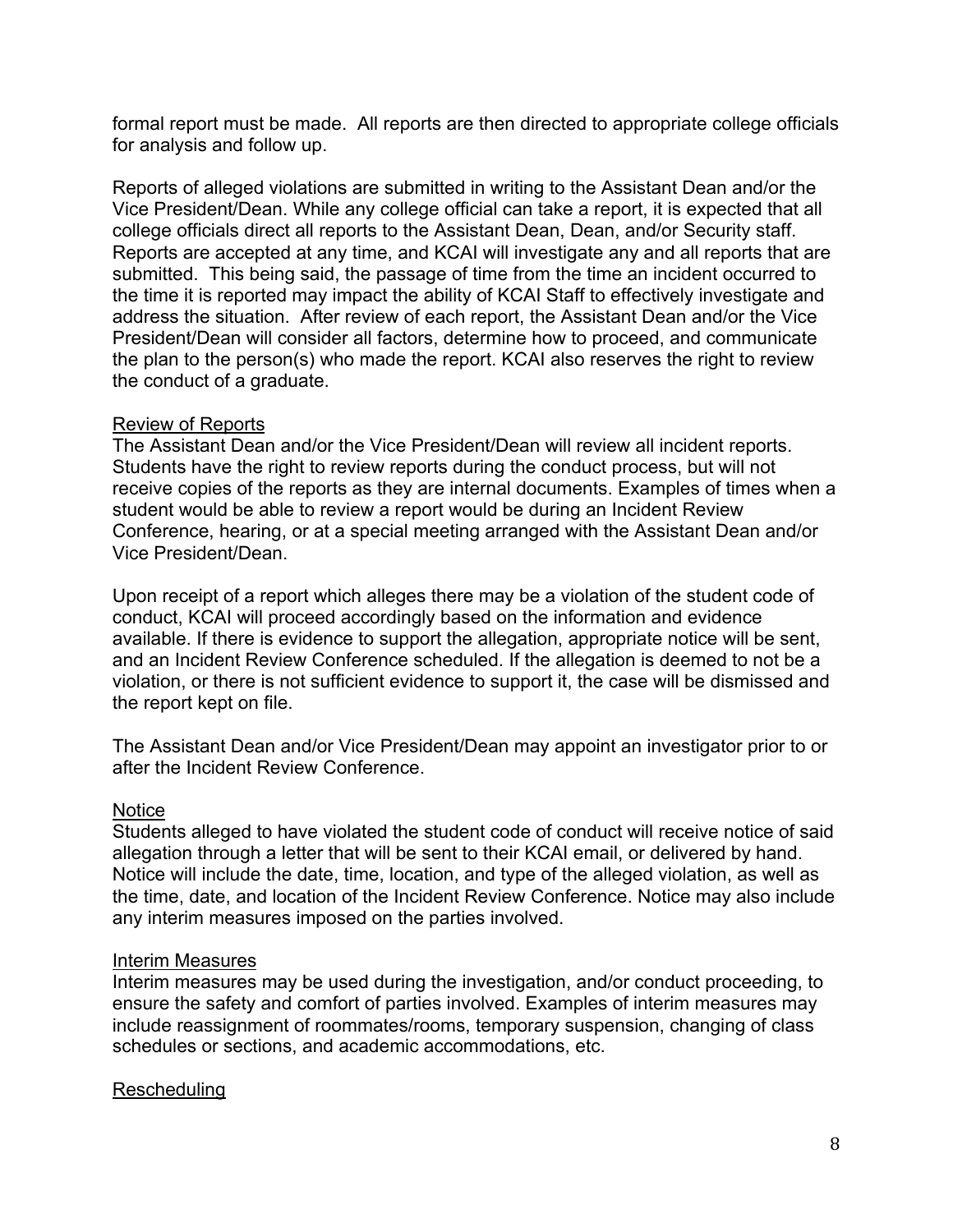The student has the right to request to reschedule, and/or participate remotely in the conference, and/or hearing. The request must be submitted in writing via email or hand delivered letter to the Assistant Dean and/or the Vice President/Dean prior to the time at which the Incident Review Conference, Administrative Hearing, and/or Code of Conduct Board Hearing was scheduled. The student waives the right to reschedule, and/or participate remotely if not filed within this timeframe. Approval of the request to reschedule an Incident Review Conference or Administrative Hearing is at the discretion of the Assistant Dean and/or the Vice President/Dean. Approval of the request to reschedule a Code of Conduct Board Hearing is at the discretion of the Hearing Officer. Acceptable means of participation remotely will be determined by the Assistant Dean, Vice President/Dean, or Hearing Officer on a case by case basis.

#### Incident Review Conference

The Assistant Dean and/or the Vice President/Dean will conduct an Incident Review Conference with the student(s) alleged to have violated the student code of conduct. This meeting will serve as an opportunity for the Assistant Dean and/or the Vice President/Dean to explain the code of conduct process, review the reports written that allege violation(s) of the student code of conduct, or other campus policies, the student(s) to tell their side of the story, and for all parties involved to determine how to move forward based on the information and evidence available.

Based on the information and evidence gathered at the Incident Review Conference and at the discretion of the Assistant Dean and/or the Vice President/Dean, the Incident Review Conference may serve as the student's Administrative Hearing. If this is the case, the Assistant Dean and/or the Vice President/Dean will make a finding and assign sanctions as needed.

It may also be possible, based on the information and evidence available, that an Administrative Hearing, or Code of Conduct Board Hearing may be necessary following the Incident Review Conference. In either case, KCAI will provide notice to the student of the determined code of conduct proceeding within ten business days (defined as Monday through Friday 8:30 a.m. to 5:00 p.m. when the college is in session).

## Investigator and Hearing Officer

In the event that an Administrative Hearing or Code of Conduct Board Hearing is necessary, the Assistant Dean and/or Vice President/Dean will appoint an Investigator from the KCAI community. The Investigator is responsible for interviewing the parties involved, including witnesses, gathering and presenting evidence, and preparing an investigative report (if necessary).

In the instance that an Administrative Hearing is deemed the appropriate resolution process, the Investigator will also serve as the Hearing Officer in the Administrative Hearing. The Investigator/Hearing Officer is responsible for presenting the evidence obtained to support the allegation. The student(s) are responsible for presenting information and evidence to support their position on the allegation.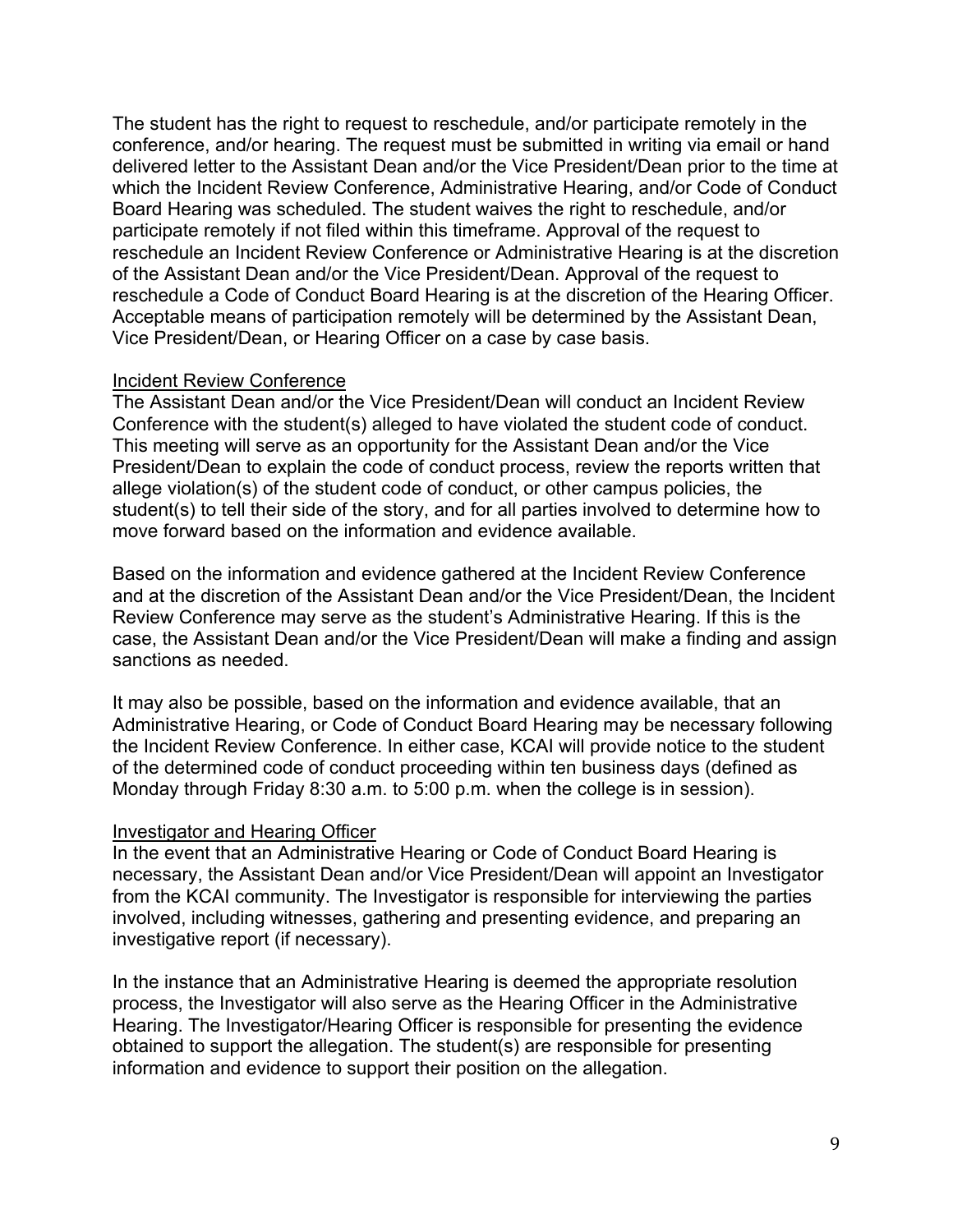In the instance that a Code of Conduct Board Hearing is deemed the appropriate method for resolution, the Assistant Dean and/or Vice President/Dean will appoint a separate individual from the KCAI community to serve as the Hearing Officer. The Investigator is responsible for interviewing the parties involved, including witnesses, gathering and presenting evidence, and preparing an investigative report (if necessary). The Hearing Officer is responsible for overseeing the Code of Conduct Board Hearing process (scheduling the hearing, presiding over the hearing, approving witnesses in consultation with the Investigator, selecting hearing board members, etc.).

#### **Witnesses**

The Investigator and student have the right to present witnesses. Witnesses must have personal knowledge and/or evidence of the allegation. Character witnesses are not permitted. Witnesses who do not adhere to the expectation of providing knowledge based information may be asked to no longer serve as witnesses.

In an Administrative Hearing, witnesses are not required to be approved prior to the hearing. In the instance of a Code of Conduct Board Hearing, a list of witnesses and a summary of information each will provide in the hearing is required to be submitted to the Hearing Officer by the Investigator and student no later than 3 business days prior to the hearing. Witnesses must be approved by the Hearing Officer prior to the hearing. The Hearing Officer will share the list of approved witnesses with the opposing parties.

#### Presentation of Information

Acceptable forms of information include verbal or written statements of the student alleged to have violated the code of conduct and/or approved witnesses. Information presented may also include documents including writings and records, audiotapes, videotapes and photographs, as well as text messages, social media posts, etc. All information must be based on personal knowledge.

## Code of Conduct Board Hearing - Board Members

A pool of board members will be appointed by the Assistant Dean and/or Vice President/Dean. The pool of members will include KCAI students, faculty, and staff. Board members will be called upon to serve as members of a Code of Conduct Board Hearing. Board members will be trained annually by the Assistant Dean and/or Vice President/Dean and the Vice President of Advancement and General Counsel.

## Administrative Hearing

The Assistant Dean and/or the Vice President/Dean will serve as the Investigator and Hearing Officer in an Administrative Hearing. The student is responsible for presenting their own position, including evidence, and may make a verbal and/or written statement. The student and the Assistant Dean and/or the Vice President/Dean have the right to present witnesses and follow protocols as detailed in the "witnesses" section of the policy. The student may have an advisor present, but they may only speak directly to the student and may not participate directly in the hearing. The Assistant Dean and/or Vice President/Dean will determine if the student is allowed in the same room as the witnesses. A decision on the case and sanctions (if necessary) are determined by the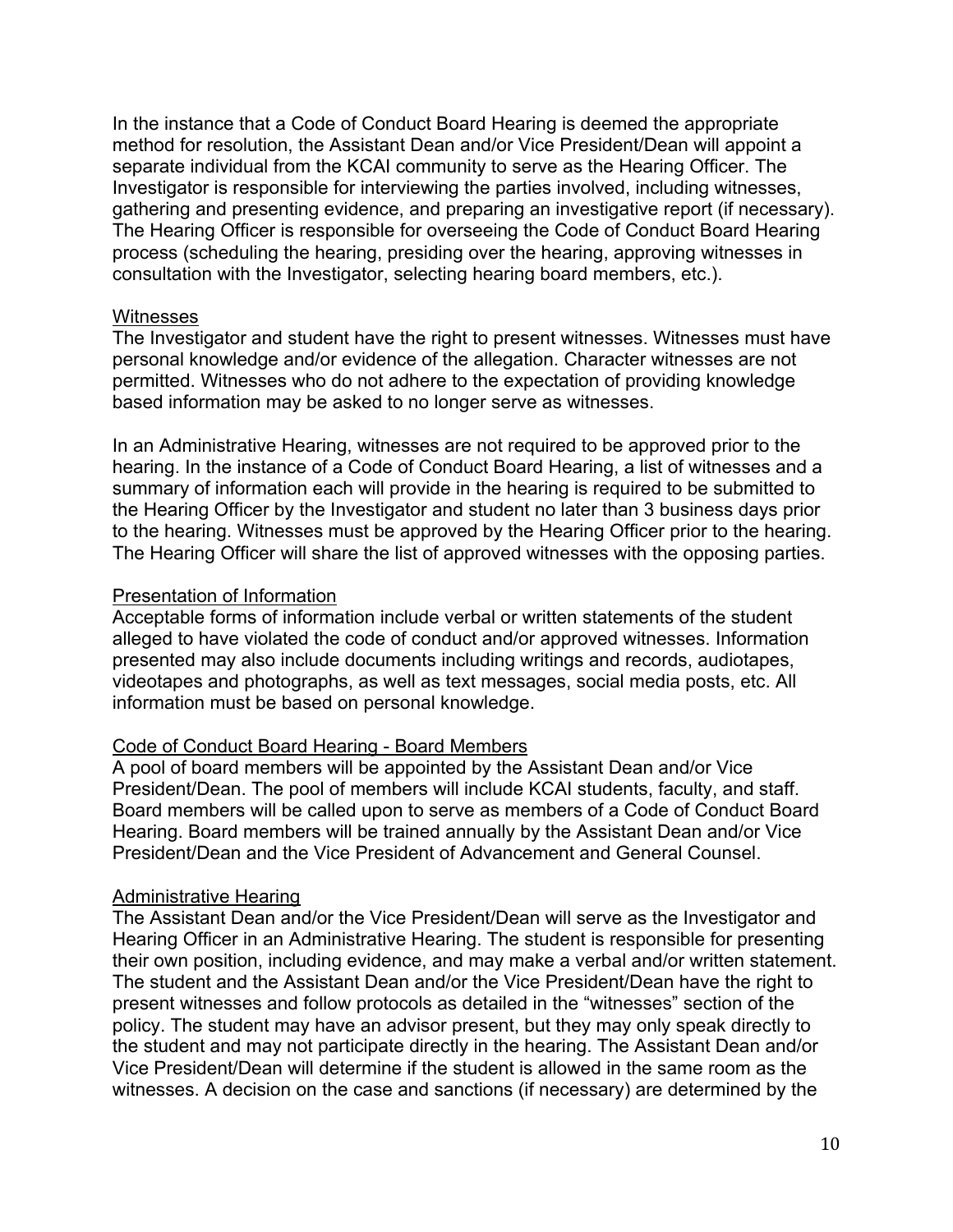Assistant Dean and/or the Vice President/Dean. In the event that the appropriate code of conduct proceeding is determined to be an Administrative Hearing, the Incident Review Conference may serve as the Administrative Hearing, and sanctions may be determined at the time of the conference. The findings and sanctions of an Administrative Hearing may be appealed.

## Code of Conduct Board Hearing

The Hearing Officer will conduct the Code of Conduct Board Hearing and will select members of the board. The board will include five members, comprised of staff, faculty, and students. The student is responsible for presenting their own position, and may make a verbal, and/or written statement. The student and the Investigator have the right to present witnesses and cross examine witnesses. The student may have an advisor present, but they may only speak directly to the student and may not participate directly in the hearing. The Hearing Officer will determine if the student is allowed in the same room as the witnesses. The board will decide if the student is in violation and, if necessary, will determine the appropriate sanctions. The findings and sanctions of Code of Conduct Board Hearings may be appealed.

#### **Sanctions**

If a student is found responsible for violating the student code of conduct, one or more sanctions will be assigned. The goal of sanctions, and the student code of conduct process, is to be educational and support positive community development while providing accountability for behavioral standards. To this end, sanctions are assigned on a case by case basis and, to the best of the administration's ability, tailored to meet each student's individual educational needs based on their unique characteristics and the nature of the situation. A student's history of inappropriate conduct, and the nature and/or severity of the incident are considered in determining appropriate sanctions. More than one sanction may be imposed upon a student. If a student does not comply with imposed code of conduct sanctions, holds may be placed on student accounts, and/or more serious sanctions may be assigned.

The following is a list of possible sanctions, but should not be regarded as all-inclusive:

#### Warning

Written or verbal warnings may be issued to the student. A warning indicates that if the student is found in violation of the student code of conduct again, further code of conduct proceedings may occur, and more serious sanctions may be assigned.

#### Restitution and Monetary Fines

Reimbursement for damage to college and/or personal property, services, and repairs may be a sanction. Monetary fines are possible sanctions for all code of conduct violations.

## Apologies

Students found in violation may be asked to make apologies in writing, and/or verbally, to individuals, and/or others, involved in the incident.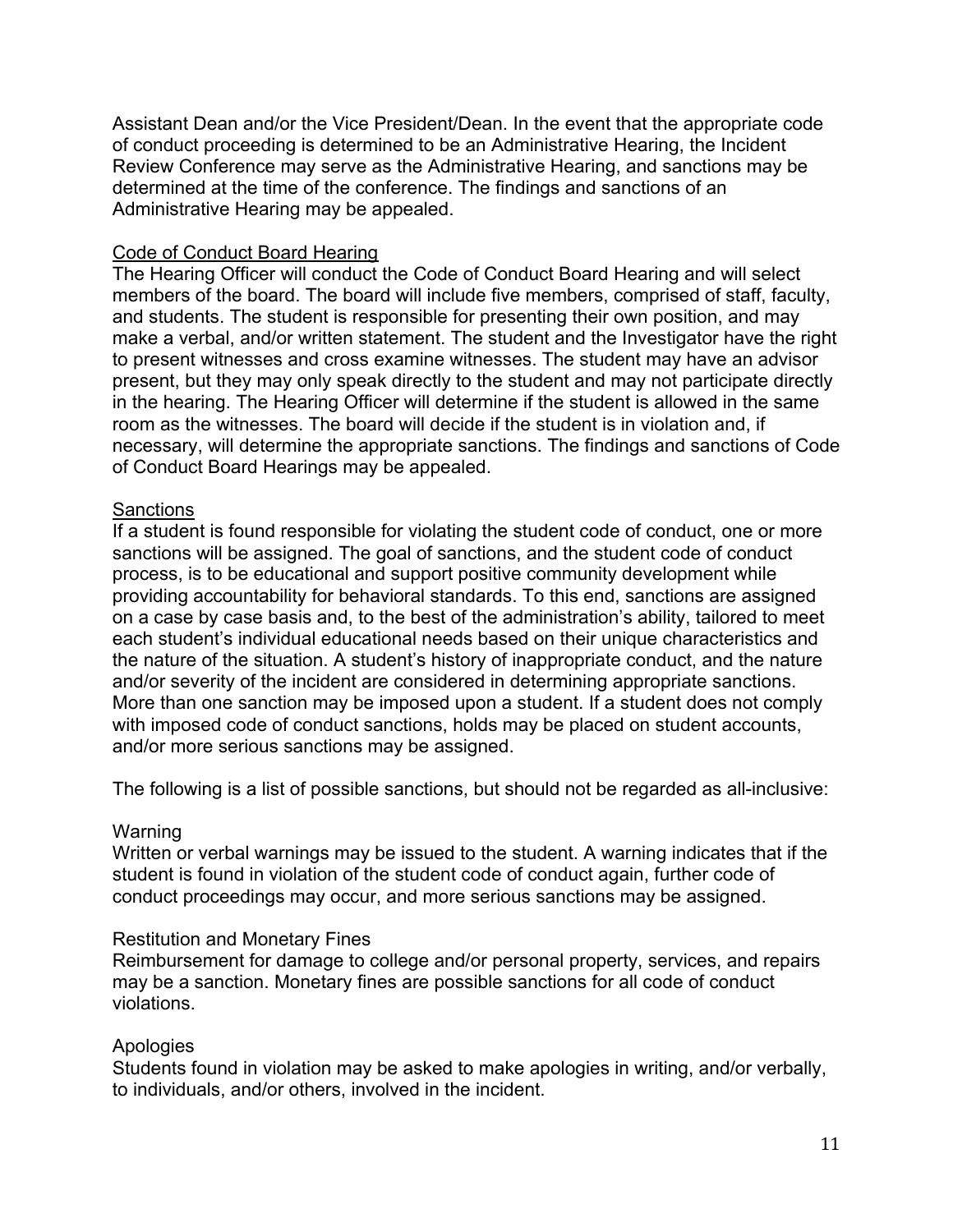## Loss of Privileges

The loss of privileges includes the denial of specific student privileges for a designated period of time.

#### Disciplinary Probation

Probation is a specific period of time in which the student is expected to demonstrate acceptable behavior. In the event the student is found in violation of the student code of conduct while on disciplinary probation, additional, more severe, sanctions may be imposed.

#### No Contact Order

Students may be required to have no contact with another student specified by the Assistant Dean and/or the Vice President/Dean. This includes talking, virtual and social media communication, communication through others, possible reassignment of classes, residence hall room, etc. A no contact order may be temporary, permanent, and/or issued, pending the resolution of code of conduct proceedings.

Removal from the Barbara Marshall Residence Hall and/or KCAI secured housing, or reassignment

Removal from the BMRH and/or KCAI secured housing is the permanent removal of the student from campus-owned or leased housing, and termination of the housing contract. Housing reassignment is the relocation of a student to another room, floor, or building. If the student is deemed a danger to the safety of others, the student may be removed from housing, or reassigned, pending the resolution of code of conduct proceedings. A student may be expelled from campus-owned or leased housing without being expelled from KCAI. A student may be held responsible for costs associated with the termination of a housing contract.

#### Suspension

Suspension is the exclusion from classes, college related activities, and school property for a designated period of time. If a student is deemed a danger or potential danger to others, they may be suspended pending the resolution of code of conduct proceedings. The opportunity for completion of coursework during the suspension may be granted at the discretion of the Assistant Dean and/or the Vice President/Dean.

## **Expulsion**

Expulsion is the permanent removal of a student from the Kansas City Art Institute, and termination of student status. The expelled student does not have the opportunity for degree completion at KCAI.

#### Post Hearing

Following the determined code of conduct review proceeding, the student will be notified of the code of conduct resolution in writing within ten business days. Based on the information presented during the code of conduct review proceeding, the student will be notified of one of the following outcomes: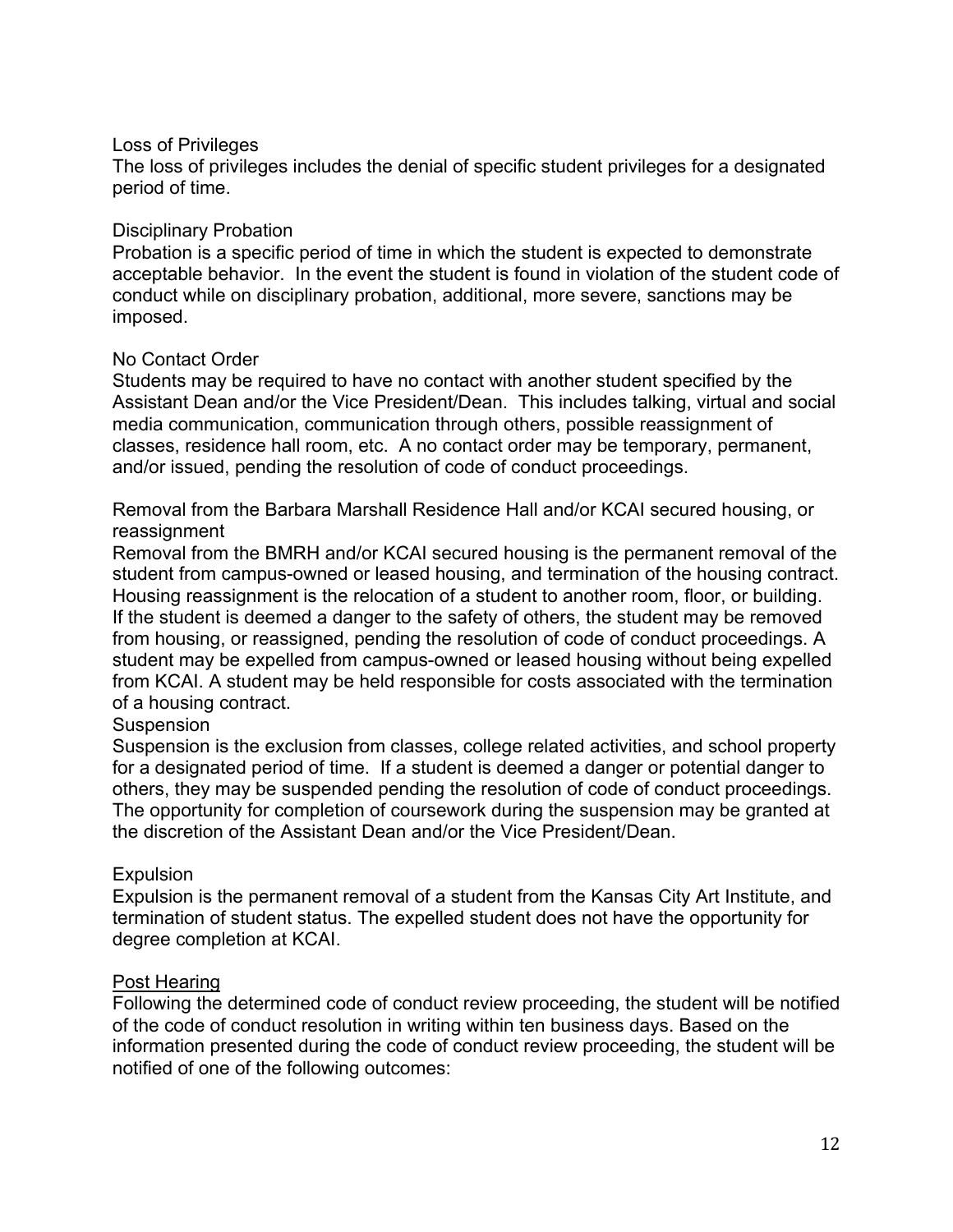A. The student was found in violation. A notification letter will detail the type, date and location of the violation, the imposed sanctions, and the information regarding the appeal process.

Or

B. The student was found not in violation, and the charges have been dropped.

Notice will be delivered to the student's KCAI email account, or by hand in a class or studio, delivered to rooms in the Residence Hall, or mailed via US postal service to the student's local or current address.

# Appeals

The student may appeal the resolution and sanctions within five business days of the issued resolution letter. The written appeal must be submitted by email, or in writing via hand delivered letter to the Assistant Dean and/or the Vice President/Dean, or designee thereof. In cases of violent crimes (as defined by the Family Educational Rights and Privacy Act of 1974, as amended, and the U.S. Department of Education and Office of Civil Rights) both the victim and the accused student may appeal the resolution. If the student receives the resolution letter via US mail, the request for appeal must be submitted within five business of the postmarked letter. The student waives the right to appeal if not filed in writing within five business days.

In consultation with the Vice President for Academic Affairs, the Assistant Dean and/or the Vice President/Dean, or designee thereof will consider the request for appeal and conduct the appeal review, if applicable. If the Assistant Dean participated in the initial hearing, the Vice President/Dean and Vice President for Academic Affairs will consider the appeal. If the Vice President/Dean participated in the initial hearing, the Assistant Dean and Vice President for Academic Affairs will consider the appeal. If both the Vice President/Dean and Assistant Dean participated in the initial hearing, a designee from the KCAI community will be selected to consider the appeal.

A resolution will only be reversed or remanded if:

- A. A procedural error occurred that significantly impacted the outcome of the hearing
- B. New information is available that was unavailable at the time of the hearing that could substantially impact the original finding or sanction.
- C. The sanction is substantially disproportionate to the severity of the violation.

The written request for appeal must include:

- A. Name of the student.
- B. Time, date, and location of the violation.
- C. Type of violation.
- D. Resolution and sanctions.
- E. Reason for appeal (see reasons for reversal listed above).
- F. Supporting material, if applicable.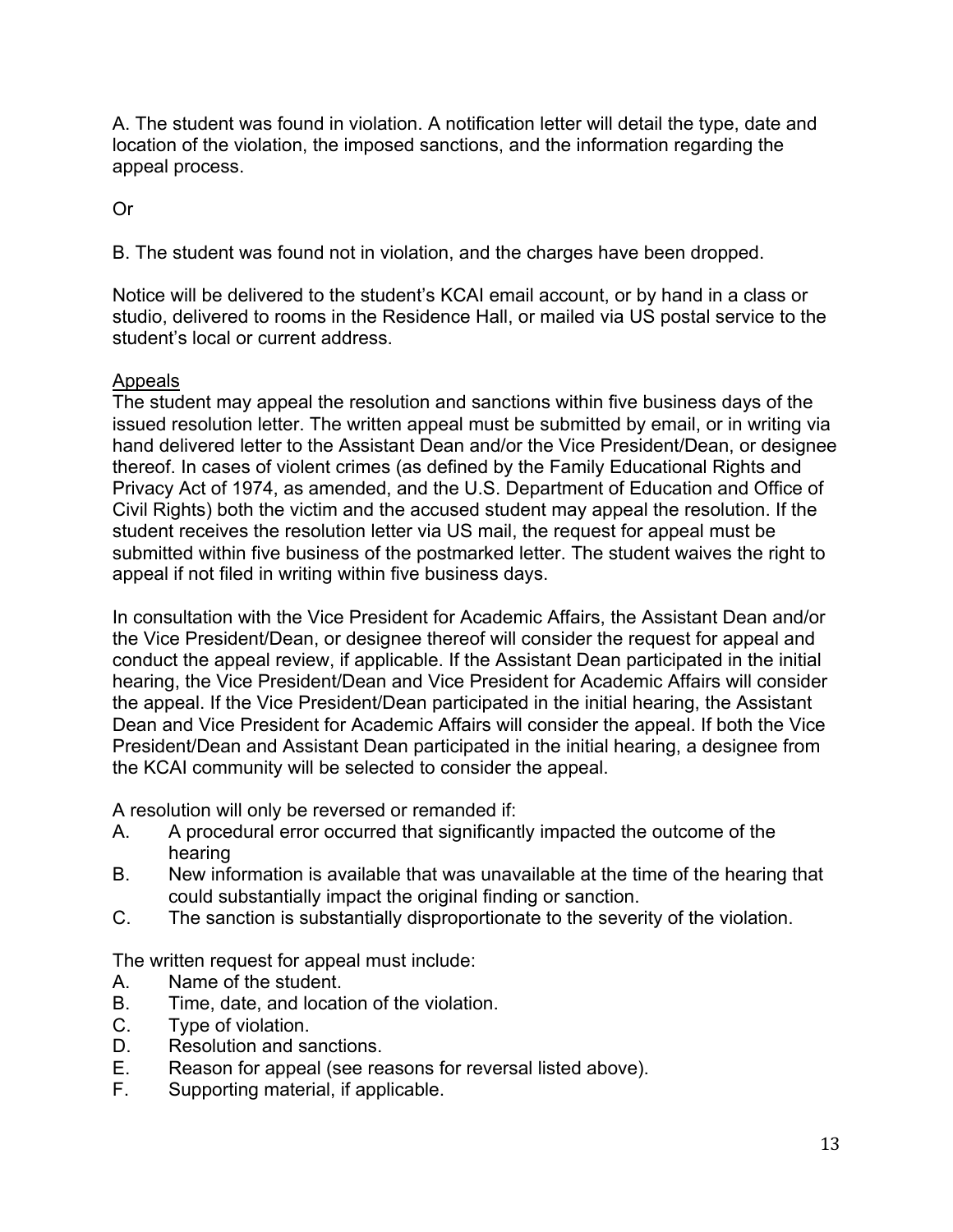The Assistant Dean and/or the Vice President/Dean, or designee thereof will render a written decision to the student within five business days of the appeal. Notice will be delivered to the student's KCAI email, to the student in person on campus, delivered to rooms in the Residence Hall/leased housing, or mailed via US postal service to the student's local or current address.

The Assistant Dean and/or the Vice President/Dean, or designee thereof may:

- A. Uphold the original resolution and sanctions.
- B. Uphold the original resolution and alter the sanctions.
- C. Dismiss original resolution and sanctions.

The decision of the Assistant Dean and/or the Vice President/Dean, or designee thereof is final and binding. There are no further appeals available.

#### GENERAL PROVISIONS

A student is defined as an individual who is accepted until the time of graduation, but does not include time periods in between acceptance and graduation when a student is not enrolled for a semester or more.

Phones, tablets, cameras, recording devices, backpacks, purses, computers, etc. are not permitted in any student code of conduct proceeding without prior approval of the Assistant Dean and/or the Vice President/Dean.

The student may have an advisor present at any student code of conduct proceeding. An advisor is not permitted to participate directly in the hearing. The advisor cannot act as legal counsel for purposes of such proceedings, nor can the advisor create a conflict of interest (the advisor cannot be a witness, etc.). The advisor may not ask questions or contribute to the discussion. The advisor may only talk with the student. Code of Conduct Incident Review Conferences and hearings may be recorded. Recordings will be available in the consideration of appeals. Deliberations are not recorded.

Determinations of code of conduct proceedings shall be made on the preponderance of evidence. Preponderance of the evidence is "such evidence as, when considered and compared with that opposed to it, has more convincing force and produces in your minds belief that what is sought to be proved is more likely true than not true."[Williams v. Eau Claire Pub. Sch., 397 F.3d 441, 446 (6th Cir. Mich. 2005)]

Any student code of conduct proceeding may be stopped at any time at the sole discretion of the Assistant Dean, Vice President/Dean, or Hearing Officer.

In extenuating circumstances and/or in the event the timing of the alleged violation would necessitate an extension beyond the allotted time frames indicated in the policy, the Assistant Dean and/or the Vice President/Dean may approve an extension.